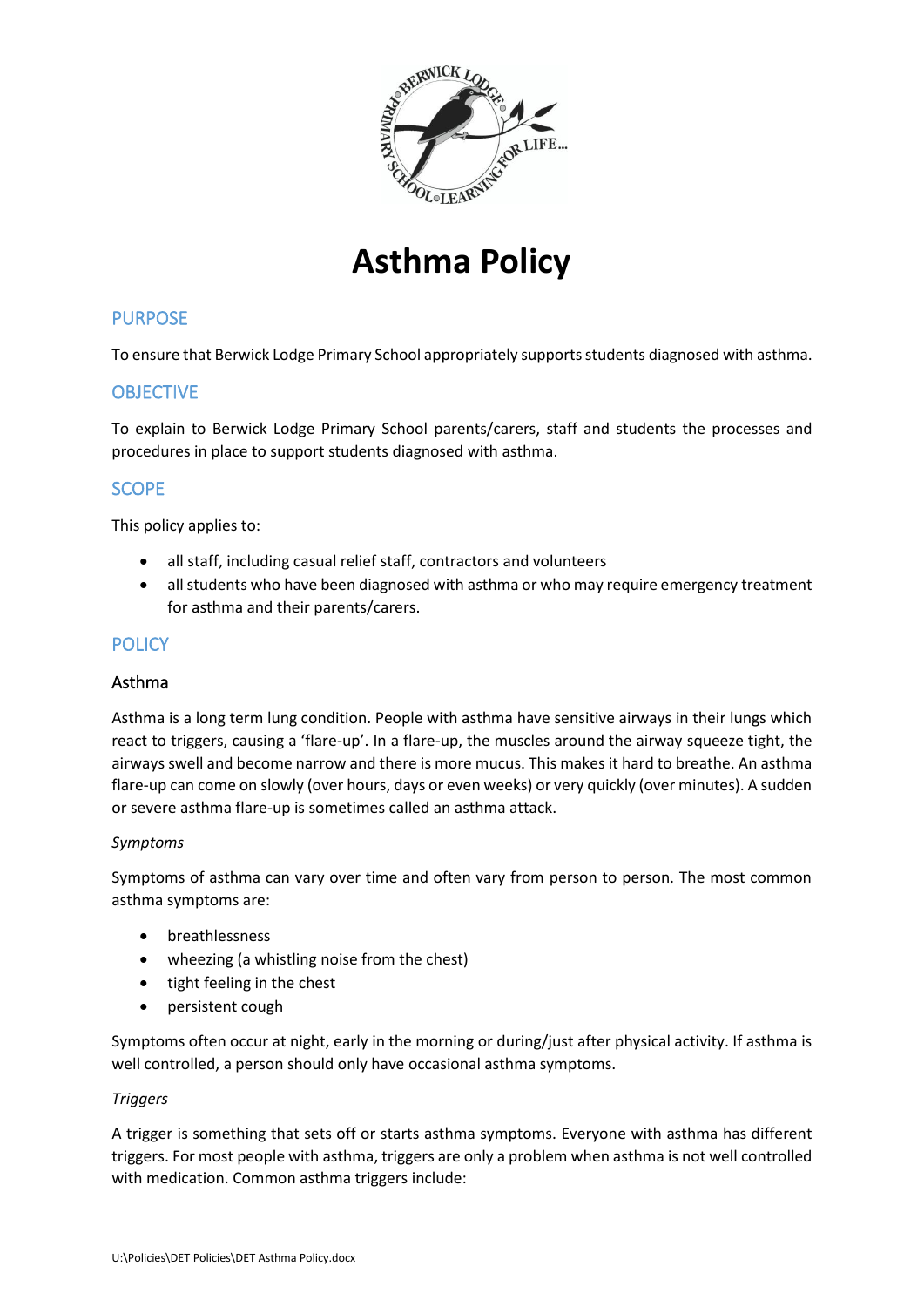- 
- smoke (cigarette smoke, wood smoke from open fires, burn-offs or bushfires)
- house dust mites moulds
- 
- chemicals such as household cleaning products
- 
- laughter or emotions, such as stress
- exercise **•** colds/flu
	- weather changes such as thunderstorms and cold, dry air
	-
- pollens animals such as cats and dogs
	- deodorants (including perfumes, aftershaves, hair spray and aerosol deodorant sprays)
- food chemicals/additives certain medications (including aspirin and anti-inflammatories)

## Asthma management

If a student diagnosed with asthma enrols at Berwick Lodge Primary School:

- 1. Parents/carers must provide the school with an Asthma Action Plan which has been completed by the student's medical practitioner. The plan must outline:
	- the prescribed medication taken by the student and when it is to be administered, for example as a pre-medication to exercise or on a regular basis
	- emergency contact details
	- the contact details of the student's medical practitioner
	- the student's known triggers
	- the emergency procedures to be taken in the event of an asthma flare-up or attack.
- 2. Parents/carers should also provide a photo of the student to be included as part of the student's Asthma Action Plan.
- 3. Berwick Lodge Primary School will keep all Asthma Action Plans:
	- In the First Aid room and digital copy on the school admin server
- 4. School staff may also work with parents/carers to develop a Student Health Support Plan which will include details on:
	- how the school will provide support for the student
	- identify specific strategies
	- allocate staff to assist the student

Any Student Health Support Plan will be developed in accordance with Berwick Lodge Primary School's Healthcare Needs Policy. (This is in conjunction with the DET Healthcare Needs Policy.

- 5. If a student diagnosed with asthma is going to attend a school camp or excursion, Berwick Lodge Primary School parents/carers are required to provide any updated medical information.
- 6. If a student's asthma condition or treatment requirements change, parent/carers must notify the school and provide an updated Asthma Action Plan.
- 7. School staff will work with parents/carers to review Asthma Action Plans (and Student Health Support Plans) once a year (at the beginning of the year).

# Student asthma kit

All students diagnosed with asthma are required to have a student asthma kit at school which contains:

- their own prescribed reliever medication labelled with the student's name
- their spacer (if they use one)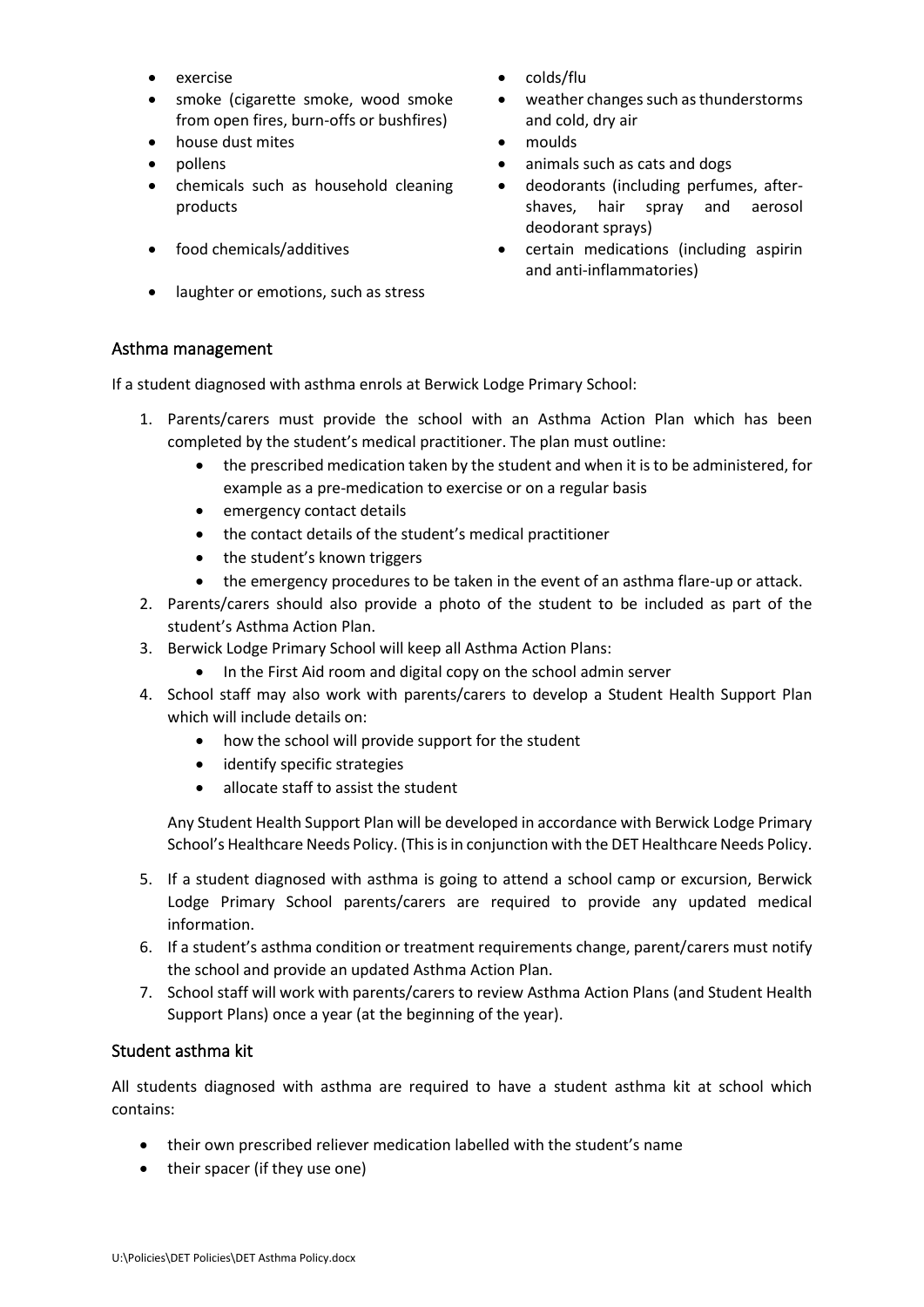Student asthma kits will be stored in the First Aid room as well as the classroom with the child.

#### Asthma emergency response plan

If a student is:

- having an asthma attack
- difficulty breathing for an unknown cause, even if they are not known to have asthma

School staff will endeavour to follow the Asthma First Aid procedures outlined in the table below. School staff may contact Triple Zero "000" at any time.

| <b>Step</b> | <b>Action</b>                                                                                                                                                                       |  |  |  |  |
|-------------|-------------------------------------------------------------------------------------------------------------------------------------------------------------------------------------|--|--|--|--|
| 1.          | Sit the person upright                                                                                                                                                              |  |  |  |  |
|             | Be calm and reassuring                                                                                                                                                              |  |  |  |  |
|             | Do not leave them alone                                                                                                                                                             |  |  |  |  |
|             | Seek assistance from another staff member or reliable student to locate the<br>student's reliever, the Asthma Emergency Kit and the student's Asthma Action<br>Plan (if available). |  |  |  |  |
|             | If the student's action plan is not immediately available, use the Asthma First<br>$\bullet$<br>Aid as described in Steps 2 to 5.                                                   |  |  |  |  |
| 2.          | Give 4 separate puffs of blue or blue/grey reliever puffer:                                                                                                                         |  |  |  |  |
|             | Shake the puffer<br>$\bullet$                                                                                                                                                       |  |  |  |  |
|             | Use a spacer if you have one                                                                                                                                                        |  |  |  |  |
|             | Put 1 puff into the spacer                                                                                                                                                          |  |  |  |  |
|             | Take 4 breaths from the spacer                                                                                                                                                      |  |  |  |  |
|             | Remember - Shake, 1 puff, 4 breaths                                                                                                                                                 |  |  |  |  |
| 3.          | Wait 4 minutes                                                                                                                                                                      |  |  |  |  |
|             | If there is no improvement, give 4 more separate puffs of blue/grey reliever as<br>above                                                                                            |  |  |  |  |
|             | (or give 1 more dose of Bricanyl or Symbiocort inhaler)                                                                                                                             |  |  |  |  |
| 4.          | If there is still no improvement call Triple Zero "000" and ask for an ambulance.                                                                                                   |  |  |  |  |
|             | Tell the operator the student is having an asthma attack                                                                                                                            |  |  |  |  |
|             | Keep giving 4 separate puffs every 4 minutes until emergency assistance arrives                                                                                                     |  |  |  |  |
|             | (or 1 dose of Bricanyl or Symbicort every 4 minutes - up to 3 doses of Symbicort)                                                                                                   |  |  |  |  |
| 5.          | If asthma is relieved after administering Asthma First Aid, stop the treatment and                                                                                                  |  |  |  |  |
|             | observe the student. Notify the student's emergency contact person and record the                                                                                                   |  |  |  |  |
|             | incident                                                                                                                                                                            |  |  |  |  |

Staff will call Triple Zero "000" immediately if:

- the person is not breathing
- if the person's asthma suddenly becomes worse or is not improving
- if the person is having an asthma attack and a reliever is not available
- if they are not sure if it is asthma
- if the person is known to have anaphylaxis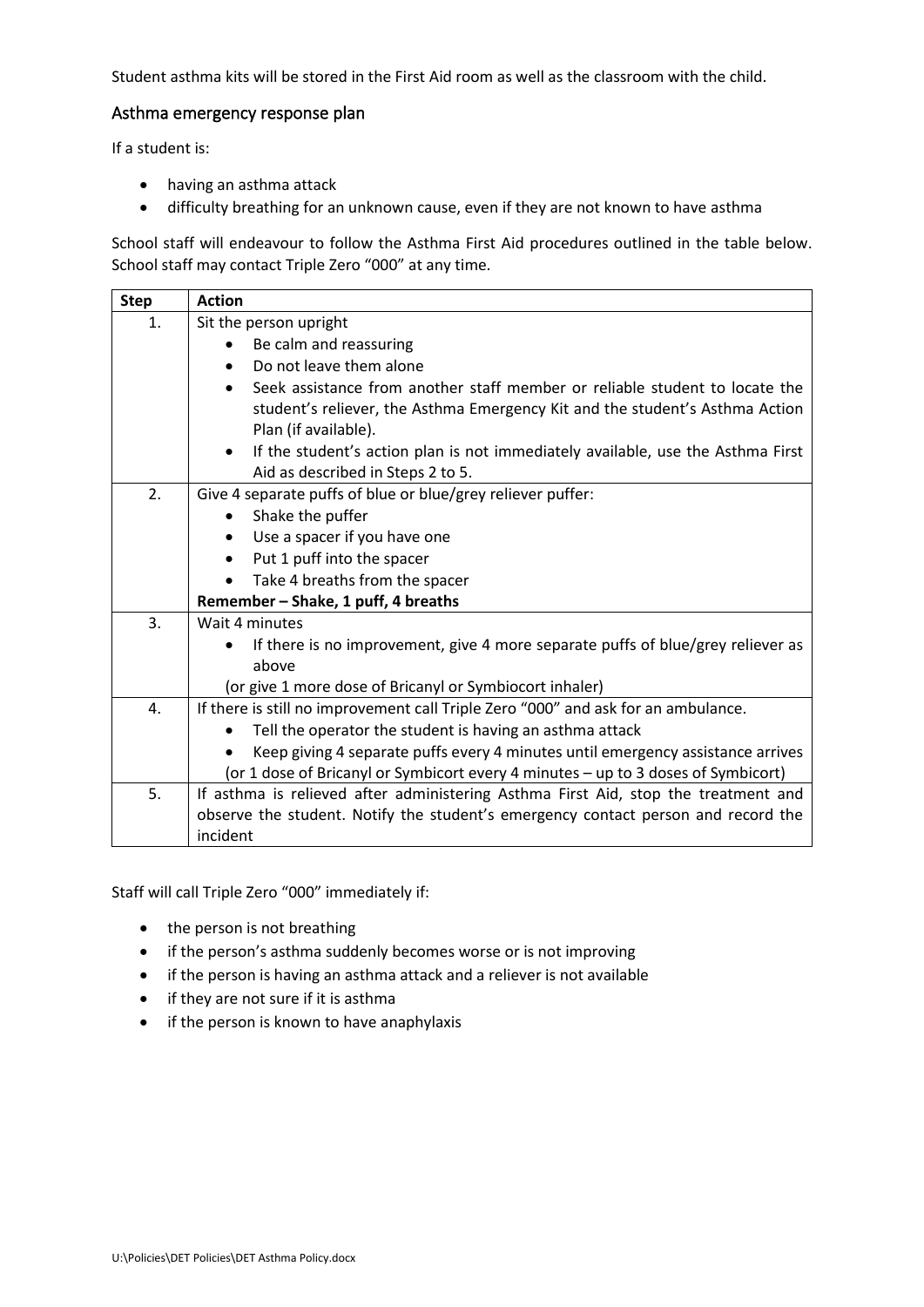# Training for staff

Berwick Lodge Primary School will arrange the following asthma management training for staff:

| <b>Staff</b>                               | <b>Completed by</b>                                                                                                                                                                                                              | <b>Course</b>                                                                                                                 | Provider                                                      | Cost                                              | <b>Valid for</b> |
|--------------------------------------------|----------------------------------------------------------------------------------------------------------------------------------------------------------------------------------------------------------------------------------|-------------------------------------------------------------------------------------------------------------------------------|---------------------------------------------------------------|---------------------------------------------------|------------------|
| Group 1<br>General<br><b>Staff</b>         | School staff with a direct<br>teaching<br>role<br>with<br>affected<br>students<br>by<br>asthma or other school<br>directed<br>staff<br>by the<br>Principal after conducting<br>a risk assessment.                                | Asthma first aid<br>management for<br>education staff<br>(non-accredited)<br>One hour face-to-<br>face or online<br>training. | Asthma Australia                                              | Free to all<br>schools                            | 3 years          |
| Group 2<br><b>Specific</b><br><b>Staff</b> | Staff working with high<br>risk children with a<br>history of severe asthma,<br>or with direct student<br>wellbeing responsibility,<br>(including nurses,<br>PE/sport teachers, first<br>aid and school staff<br>attending camp) | Course in Asthma<br>Awareness<br><i>10760NAT</i><br>(accredited)                                                              | Any RTO that has<br>this course in their<br>scope of practice | Paid by<br>Berwick Lodge<br><b>Primary School</b> | 3 years          |

Berwick Lodge Primary School will also conduct an annual briefing for staff on: [It is not mandatory to conduct an annual briefing by schools may find it helpful to ensure staff know which students have asthma and are properly aware of asthma management procedures]

- the procedures outlined in this policy
- the causes, symptoms and treatment of asthma [schools can refer to the introductory information at the start of this policy]
- identities of the students diagnosed with asthma
- how to use a puffer and spacer
- the location of:
	- o the Asthma Emergency Kits
	- o asthma medication which has been provided by parents for student use.

Berwick Lodge Primary School will also provide this policy to casual relief staff and volunteers who will be working with students, and may also provide a briefing if the Principal decides it is necessary depending on the nature of the work being performed.

## Asthma Emergency Kit

Berwick Lodge Primary School will provide and maintain at least two Asthma Emergency Kits. One kit will be kept on school premises at the first aid room and one will be a mobile kit for activities such as:

- yard duty
- camps and excursions.

The Asthma Emergency Kit will contain:

• at least 1 blue or blue/grey reliever medication such as Airomir, Admol or Ventolin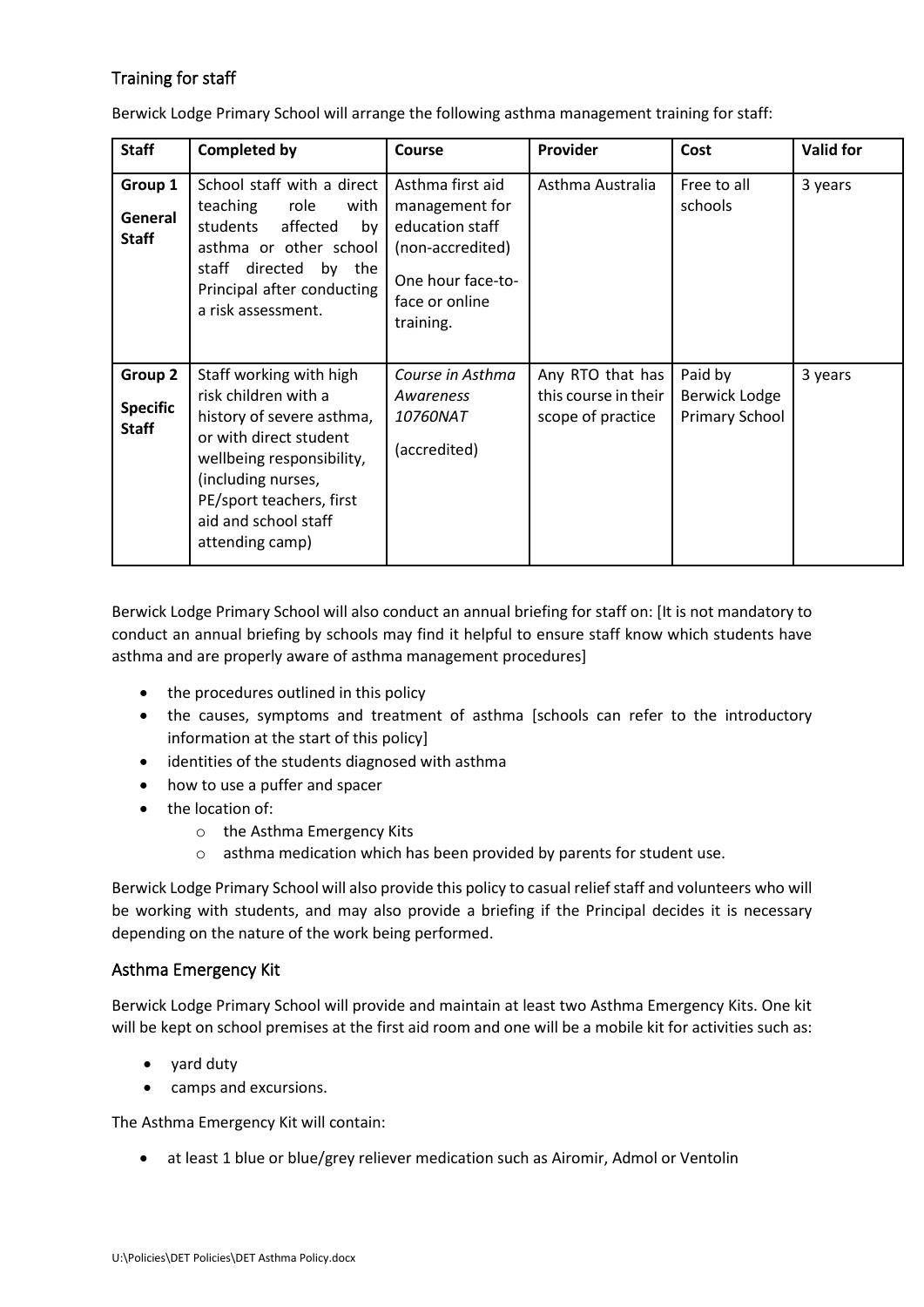- at least 2 disposable spacer devices (for single person use only) to assist with effective inhalation of the blue or blue/grey reliever medication (Berwick Lodge Primary School will ensure spare spacers are available as replacements). Spacers will be stored in a dust proof container.
- clear written instructions on Asthma First Aid, including:
	- o how to use the medication and spacer devices
	- $\circ$  steps to be taken in treating an asthma attack
- A record sheet/log for recording the details of an asthma first aid incident, such as the number of puffs administered (see Sentral Sickbay documentation)

He first aid attendant will monitor and maintain the Asthma Emergency Kits. They will:

- ensure all contents are maintained and replaced where necessary
- regularly check the expiry date on the canisters of the blue or blue/grey reliever puffers and place them if they have expired or a low on doses
- replace spacers in the Kits after each use (spacers are single-person use only)
- dispose of any previously used spaces.

The blue or blue/grey reliever medication in the Asthma Emergency Kits may be used by more than one student as long as they are used with a spacer. If the devices come into contact with someone's mouth, they will not be used again and will be replaced.

After each use of a blue or blue/grey reliever (with a spacer):

- remove the metal canister from the puffer (do not wash the canister)
- wash the plastic casing
- rinse the mouthpiece through the top and bottom under running water for at least 30 seconds
- wash the mouthpiece cover
- air dry then reassemble
- test the puffer to make sure no water remains in it, then return to the Asthma Emergency Kit.

# Management of confidential medical information

Confidential medical information provided to Berwick Lodge Primary School to support a student diagnosed with asthma will be:

- recorded on the student's file
- shared with all relevant staff so that they are able to properly support students diagnosed with asthma and respond appropriately if necessary.

## Communication plan

This policy will be available on the Berwick Lodge Primary School's website so that parents and other members of the school community can easily access information about Berwick Lodge Primary School's asthma management procedures.

## Epidemic Thunderstorm Asthma

Berwick Lodge Primary School will be prepared to act on the warnings and advice from the Department of Education and Training when the risk of epidemic thunderstorm asthma is forecast as high.

# **COMMUNICATION**

This policy will be communicated to our school community in the following ways: